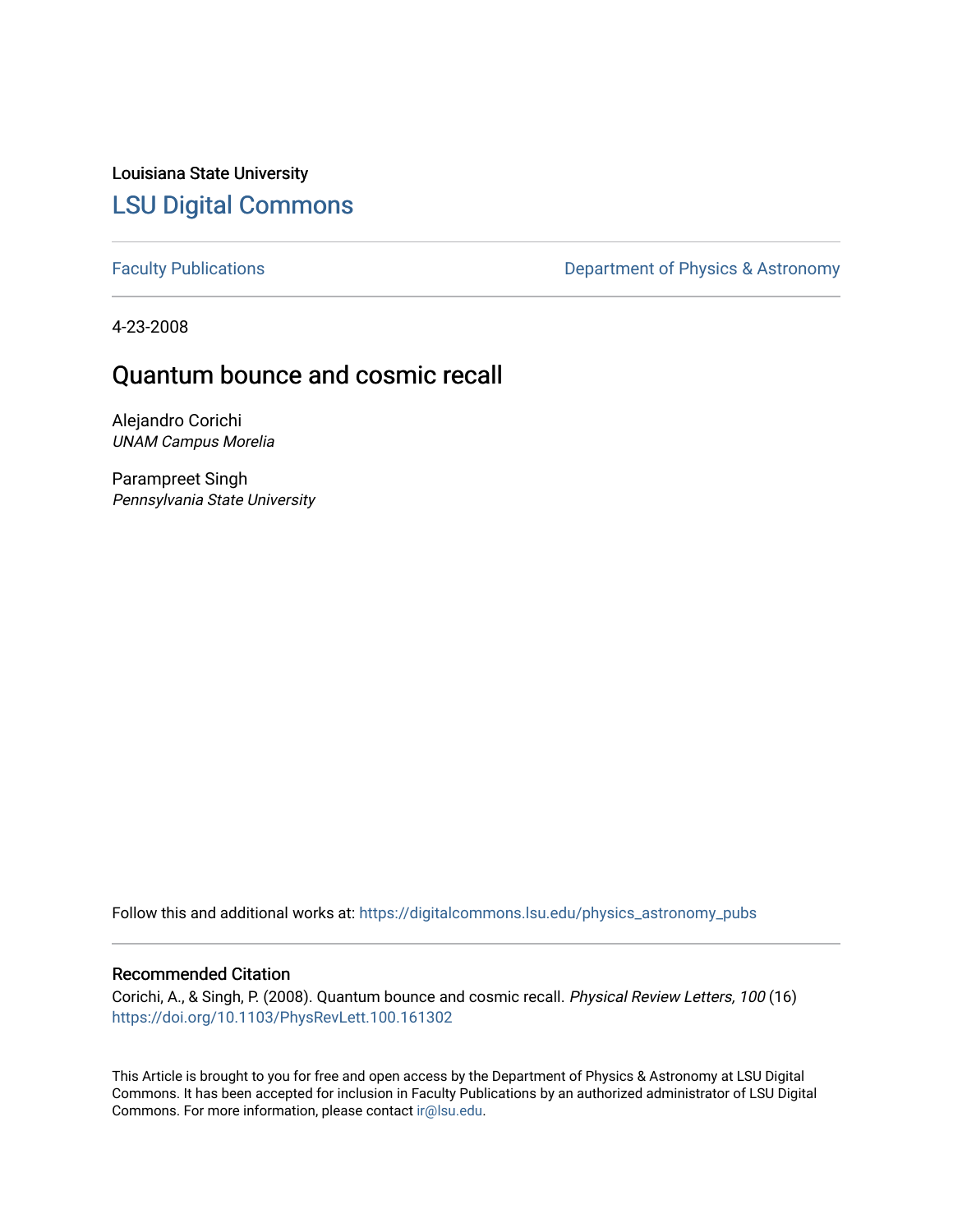## arXiv:0710.4543v2 [gr-qc] 27 Mar 2008 [arXiv:0710.4543v2 \[gr-qc\] 27 Mar 2008](http://arxiv.org/abs/0710.4543v2)

## Quantum bounce and cosmic recall

Alejandro Corichi<sup>†,\*</sup> and Parampreet Singh<sup>‡,\*</sup>

<sup>†</sup>Instituto de Matemáticas, Unidad Morelia, Universidad Nacional Autónoma de México,

UNAM-Campus Morelia, A. Postal 61-3, Morelia, Michoacán 58090, Mexico

<sup>⋆</sup>Center for Fundamental Theory, Institute for Gravitation and the Cosmos, Penn State, University Park PA 16802, USA

‡ Perimeter Institute for Theoretical Physics, 31 Caroline Street North, Waterloo, Ontario N2L 2Y5, Canada

Loop quantum cosmology predicts that, in simple models, the big bang singularity of classical general relativity is replaced by a quantum bounce. Because of the extreme physical conditions near the bounce, a natural question is whether the universe can retain, after the bounce, its memory about the previous epoch. More precisely, does the universe retain various properties of the state after evolving unitarily through the bounce or does it suffer from some cosmic amnesia as has been recently suggested? Here we show that this issue can be answered unambiguously at least within an exactly solvable model, derived from a small simplification of loop quantum cosmology, for which there is full analytical control on the quantum theory. We show that if there exists a semiclassical state at late times on one side, peaked around a pair of canonically conjugate variables, then there are very strong bounds on the fluctuations on the other side of the bounce, implying semi-classicality. For such a model universe which grows to a size of 1 megaparsec,the change in relative fluctuations of the only non-trivial observable of the model across the bounce is less than  $10^{-56}$  (becoming smaller for universes which grow larger). The universe maintains (an almost) total recall.

The singularity theorems of classical general relativity (GR) have taught us that the homogeneous cosmological solutions possessing a singularity are examples of a generic feature of the theory, rather than an artifact of the symmetries they exhibit [\[1](#page-4-0)]. In quantum gravity we do not yet have a general result on the fate of the classical singularities. The detailed study of isotropic solutions in a symmetry reduced quantum theory of gravity known as loop quantum cosmology (LQC) [\[2\]](#page-4-1) has shown that for a universe filled with a massless scalar field, with or without a cosmological constant, the singularity gets replaced by a quantum bounce [\[3\]](#page-4-2). Whether singularity resolution is an artifact of the symmetries or a generic feature of quantum cosmology is an open question. However, homogeneous models are excellent approximation to our Universe at large scales and recent analytical and numerical studies in GR strongly suggest that homogeneous modes dictate the dynamics near space-like singularities (thus confirming the Belinskii-Khalatnikov-Lifshitz conjecture). Investigations of simple models as above, even with their intrinsic limitations, thus provide valuable insights on difficult questions such as the nature of spacetime across classical singularities. Just as in other instances in physics, one could expect that qualitative features of these models survive in more general situations. Preliminary studies of anisotropic models within LQC suggest that such expectations are justified [\[4\]](#page-4-3).

Within this model, extensive analytical and numerical investigations have revealed various features of the quantum spacetime across the bounce [\[3,](#page-4-2) [5,](#page-4-4) [6\]](#page-4-5). Due to the complicated form of the quantum constraint, full analytical control of LQC is difficult, so it is natural to look for slightly simpler models that capture the physical content of the theory but that are amenable for analytical investigations. Recently, such a model based on a small

simplification of the quantum constraint in  $k=0$  isotropic LQC has been introduced [\[7\]](#page-4-6). It is exactly solvable and replicates all the features of LQC for universes which grow to a large size to a great accuracy. This model describes homogeneous and isotropic flat universe sourced with a massless scalar field  $\phi$  (which plays the role of internal clock). The exactly solvable model of LQC (sLQC) not only confirms the result of the quantum bounce for semi-classical states as first seen in the numerical simulations [\[3\]](#page-4-2) but extends them to almost all the states of the physical Hilbert space. Further, the quantum constraint approximates the classical one at both early and late times. Various questions which could not be fully answered in LQC, can now be posed in sLQC.

Since the curvatures are so large at the bounce, it is natural to inquire whether significant 'information' can be lost across it. Such a possibility was recently highlighted in [\[8\]](#page-4-7) where it was argued that a universe such as ours, which is semi-classical to an excellent degree of approximation, could have nonetheless evolved from a state which has an arbitrarily large (and unconstrained) relative dispersions at early times much before the bounce. If this were possible, by making observations today or in the future we would never be able to determine the initial, pre-bounce state of the universe. The purpose of this Letter is to address this question within sLQC.

Our analysis is based on this simplified model that features, however, two significant improvements over that of [\[8,](#page-4-7) [9,](#page-4-8) [10\]](#page-4-9). First, it is very closely related to LQC through a simple, well motivated and well controlled approximation of the quantum constraint. Secondly, sLQC agrees with general relativity at low curvatures and is free from gauge artifacts. Further, our analysis is not tied to the coherence properties of the state which is a stronger assumption than semi-classicality which only re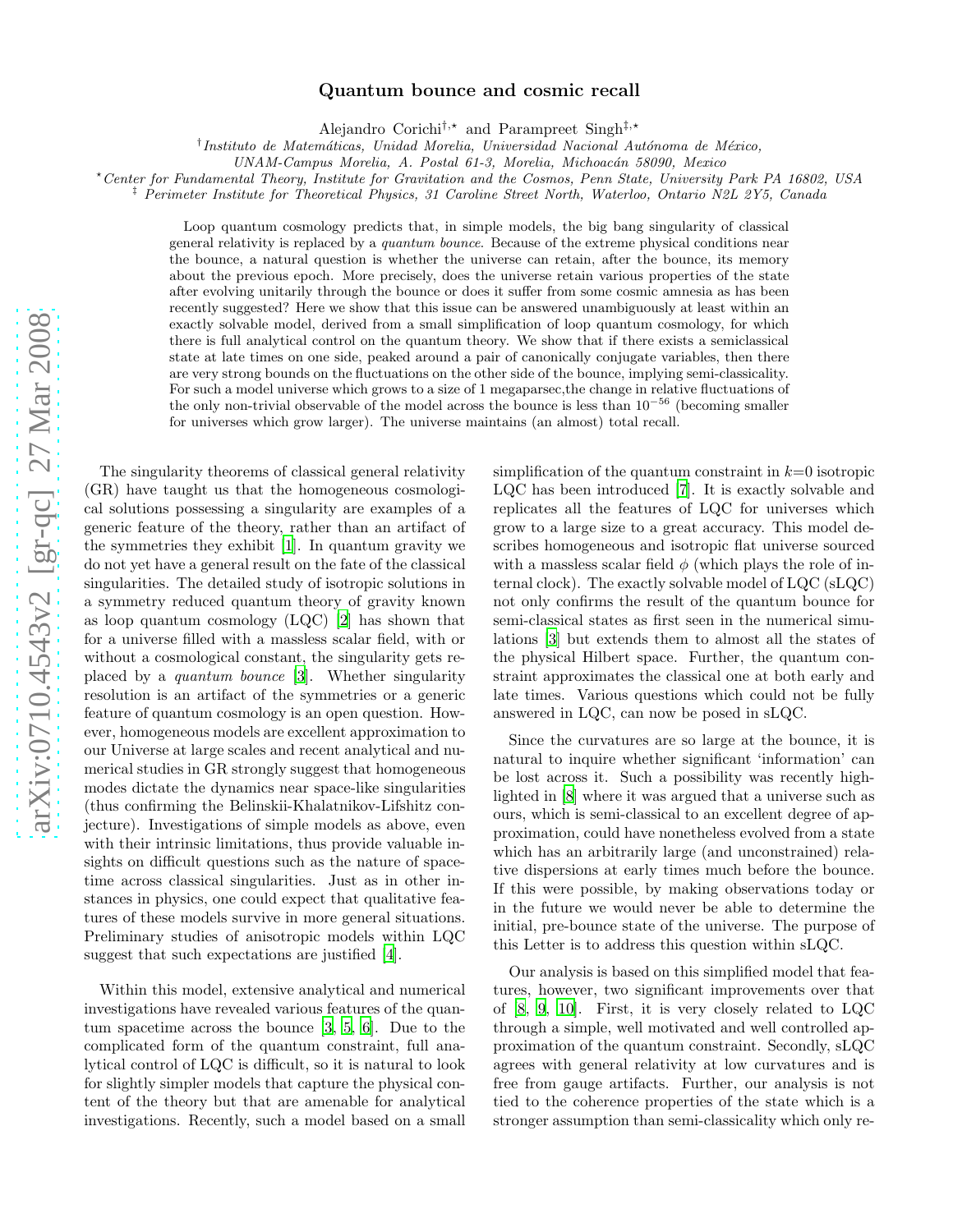quires for an observable  $\mathcal O$  that its expectation value be very close to the classical one and the relative fluctuation  $(\Delta \hat{\mathcal{O}})^2 / \langle \hat{\mathcal{O}} \rangle^2 \ll 1$ . We will show that the relative fluctuations in the initial semi-classical state peaked in conjugate variables, strongly bound the relative fluctuations on the other side of the bounce. More precisely the relative fluctuation of the Dirac observable  $\hat{V}|_{\phi}$  (volume at a given instant of 'time'  $\phi = \phi_o$ ) across the bounce satisfies the above inequality if the initial state was peaked in a large classical universe. In fact, for a large class of states the change in relative dispersion is zero. Since the field  $\phi$  is massless, the expectation value of its momentum  $\hat{p}_{\phi}$ and corresponding fluctuations characterizing the state are trivially conserved across the bounce. Thus, above results show that a state which is semi-classical at late (early) times, preserves semi-classicality at early (late) times across the bounce.

Let us recall the model we are considering. In terms of the phase space variables used in loop quantum gravity (LQG) [\[11\]](#page-4-10), namely a connection  $A_a^i$  and a densitized triad  $E_i^a$ , the homogeneous sector can be expressed as,

$$
A_a^i = c V_0^{-(1/3)} \, {}^{\circ}\omega_a^i \quad ; \quad E_i^a = p V_0^{-(2/3)} \sqrt{q_0} \, {}^{\circ}e_i^a \tag{1}
$$

where  $({}^{\circ}\omega_a^i, {}^{\circ}e_i^a)$  are a set of orthonormal co-triads and triads compatible with the fiducial (flat for  $k = 0$ ) metric  ${}^{\circ}q_{ab}$  and  $V_o$  is the volume of the fiducial cell, introduced to define sympectic structure, with respect to  ${}^{\circ}q_{ab}$ . The phase space is characterized by conjugate variables  $(c, p)$ satisfying  $\{c, p\} = (8\pi G\gamma)/3$ . where  $\gamma$  is the Barbero-Immirzi parameter. Triad  $p$  is related to the physical volume V as  $|p| = V^{2/3} = V_o^{2/3} a^2$  where a is the scale factor and on the space of classical solutions  $c = \gamma \dot{a}$ . It is convenient to introduce [\[7\]](#page-4-6)

$$
\mathbf{b} := \varepsilon \, c / p^{1/2} \qquad \text{and} \qquad \nu = \varepsilon \, p^{3/2} / (2\pi \ell_{\text{Pl}}^2 \gamma) \tag{2}
$$

where  $\hbar \{\mathbf{b}, \nu\} = 2$ . Here  $\varepsilon = \pm 1$  is the orientation of the triad with respect to that of  $\alpha^i_\alpha$ . The classical constraint then becomes  $b^2V^2/\gamma^2 = (8\pi \tilde{G}/3)p_\phi^2/2$ . In the b representation, the quantum constraint of sLQC becomes [\[7\]](#page-4-6),

$$
\frac{\partial^2}{\partial \phi^2} \cdot \chi(\mathbf{b}, \phi) = \beta^2 \left( \frac{\sin(\lambda \mathbf{b})}{\lambda} \frac{\partial}{\partial \mathbf{b}} \right)^2 \cdot \chi(\mathbf{b}, \phi) \tag{3}
$$

with  $\mathbf{b} \in (0, \pi/\lambda), \ \beta := \sqrt{12\pi G}$  and  $\lambda^2 = 2\sqrt{3}\pi\gamma \ell_{\rm Pl}^2$  [\[7\]](#page-4-6). By introducing

<span id="page-2-3"></span>
$$
x = \beta^{-1} \ln(\tan(\lambda \mathsf{b}/2)) \tag{4}
$$

the quantum constraint can be rewritten in a Klein-Gordon form

$$
\partial_{\phi}^{2} \chi(x,\phi) = \partial_{x}^{2} \chi(x,\phi) . \tag{5}
$$

A general solution  $\chi(x, \phi)$  to the above equation can be decomposed in the left and right moving components:

<span id="page-2-0"></span>
$$
\chi = \chi_{+}(\phi + x) + \chi_{-}(\phi - x) := \chi_{+}(x_{+}) + \chi_{-}(x_{-}) . (6)
$$

The physical states are positive frequency solutions of [\(6\)](#page-2-0). Since there are no fermions in the model, the orientations of the triad are indistinguishable and  $\chi(x, \phi)$  satisfy the symmetry requirement  $\chi(-x, \phi) = -\chi(-x, \phi)$ . Thus,  $\chi(x,\phi) = (F(x_+) - F(x_-))/\sqrt{2}$ , where F is an arbitrary positive frequency solution. The physical inner product given as [\[7](#page-4-6)]

$$
(\chi_1, \chi_2)_{\text{phy}} = -2i \int_{-\infty}^{\infty} dx \,\overline{F}(x) \,\partial_x F(x) \; . \tag{7}
$$

We can now compute the expectation values and fluctuations of  $\hat{V}|_{\phi_o}$ . For any state of the physical Hilbert space

<span id="page-2-1"></span>
$$
\langle \hat{V} \rangle_{\phi} = V_{+} e^{\beta \phi} + V_{-} e^{-\beta \phi} , \qquad (8)
$$

$$
\langle \hat{V}^2 \rangle_{\phi} = W_0 + W_+ e^{2\beta \phi} + W_- e^{-2\beta \phi}, \qquad (9)
$$

$$
(\Delta \hat{V})^2_{\phi} = Y_0 + Y_+ e^{2\beta \phi} + Y_- e^{-2\beta \phi} , \qquad (10)
$$

with  $V_{\pm}$ ,  $W_0$ ,  $W_{\pm}$ ,  $Y_0$  and  $Y_{\pm}$  being real and positive, given by

$$
V_{\pm} = \frac{4\pi\gamma\ell_{\rm Pl}^2 \lambda}{\beta} \int \mathrm{d}x \left| \frac{\mathrm{d}F}{\mathrm{d}x} \right|^2 e^{\mp \beta x} ,
$$

$$
W_0 = \frac{i\pi\gamma^2 \ell_{\rm Pl}^4 \lambda^2}{3G} \int \mathrm{d}x \left( \frac{\mathrm{d}^2 \bar{F}}{\mathrm{d}x^2} \frac{\mathrm{d}F}{\mathrm{d}x} - \frac{\mathrm{d}F}{\mathrm{d}x} \frac{\mathrm{d}^2 F}{\mathrm{d}x^2} \right) ,
$$

<span id="page-2-4"></span>
$$
W_{\pm} = \frac{i\pi\gamma^2 \ell_{\rm Pl}^4 \lambda^2}{6G} \int \mathrm{d}x \, e^{\mp 2\beta \, x} \left( \frac{\mathrm{d}^2 \bar{F}}{\mathrm{d}x^2} \frac{\mathrm{d}F}{\mathrm{d}x} - \frac{\mathrm{d} \bar{F}}{\mathrm{d}x} \frac{\mathrm{d}^2 F}{\mathrm{d}x^2} \right) \,,
$$
\n
$$
W_{\pm} = W_{\pm} \cos \theta \, W_{\pm} \cos \theta \, W_{\pm} \cos \theta \, W_{\pm} \cos \theta \, W_{\pm} \cos \theta \, W_{\pm} \cos \theta \, W_{\pm} \cos \theta \, W_{\pm} \cos \theta \, W_{\pm} \cos \theta \, W_{\pm} \cos \theta \, W_{\pm} \cos \theta \, W_{\pm} \cos \theta \, W_{\pm} \cos \theta \, W_{\pm} \cos \theta \, W_{\pm} \cos \theta \, W_{\pm} \cos \theta \, W_{\pm} \cos \theta \, W_{\pm} \cos \theta \, W_{\pm} \cos \theta \, W_{\pm} \cos \theta \, W_{\pm} \cos \theta \, W_{\pm} \cos \theta \, W_{\pm} \cos \theta \, W_{\pm} \cos \theta \, W_{\pm} \cos \theta \, W_{\pm} \cos \theta \, W_{\pm} \cos \theta \, W_{\pm} \cos \theta \, W_{\pm} \cos \theta \, W_{\pm} \cos \theta \, W_{\pm} \cos \theta \, W_{\pm} \cos \theta \, W_{\pm} \cos \theta \, W_{\pm} \cos \theta \, W_{\pm} \cos \theta \, W_{\pm} \cos \theta \, W_{\pm} \cos \theta \, W_{\pm} \cos \theta \, W_{\pm} \cos \theta \, W_{\pm} \cos \theta \, W_{\pm} \cos \theta \, W_{\pm} \cos \theta \, W_{\pm} \cos \theta \, W_{\pm} \cos \theta \, W_{\pm} \cos \theta \, W_{\pm} \cos \theta \, W_{\pm} \cos \theta \, W_{\pm} \cos \theta \, W_{\pm} \cos \theta \, W_{\pm} \cos \theta \, W_{\pm} \cos \theta \, W_{\pm} \cos \theta \, W_{\pm} \cos \theta \, W_{\pm} \cos \theta \, W_{\pm} \cos \
$$

 $Y_0 = W_0 - 2V_+V_-$  and  $Y_{\pm} = W_{\pm} - V_{\pm}^2$ .

From [\(8\)](#page-2-1), it follows that the expectation value of  $\hat{V}|_{\phi}$  is large at both very early and late times and has a non-zero global minimum  $V_{\text{min}} = 2(V_{+}V_{-})^{1/2}/||\chi||^{2}$  occurring at bounce time  $\phi_b^V = (2\beta)^{-1} \ln(V_-/V_+)$  [\[7](#page-4-6), [9](#page-4-8)]. Around  $\phi =$  $\langle \hat{V}^V \rangle_{\phi}$  is symmetric. Similarly,  $\langle \hat{V}^2 \rangle_{\phi}$  is symmetric across  $\phi_b^{V^2} = (4\beta)^{-1} \ln(W_-/W_+)$ . The first resulting observation is that if  $\phi_b^V = \phi_b^{V^2}$  $b^{\prime\prime}$ , the difference in the asymptotic values of the relative fluctuation

<span id="page-2-2"></span>
$$
D := \lim_{\phi \to \infty} \left[ \left( \frac{(\Delta \hat{V})}{\langle \hat{V} \rangle} \right)_{-\phi}^{2} - \left( \frac{(\Delta \hat{V})}{\langle \hat{V} \rangle} \right)_{\phi}^{2} \right] = \frac{W_{-}}{V_{-}^{2}} - \frac{W_{+}}{V_{+}^{2}}
$$
(12)

vanishes.

We now show that for a large class of states, the difference between the relative fluctuations D is indeed zero. We first express a physical state in terms of F

$$
\chi(x,\phi) = 2i \int \, \mathrm{d}k \, \tilde{F}(k) \, e^{-ik\,\phi} \sin(k\,x) \; . \tag{13}
$$

In the *ν* representation:  $\tilde{e}_k(\nu) = \nu \mathcal{F}^{-1}[e_k(x(b))],$  with  $e_k(x) = \sin(k x)$  and where F denotes the Fourier transform. Note that  $\tilde{e}_k(\nu)$  is imaginary and symmetric in  $\nu$ .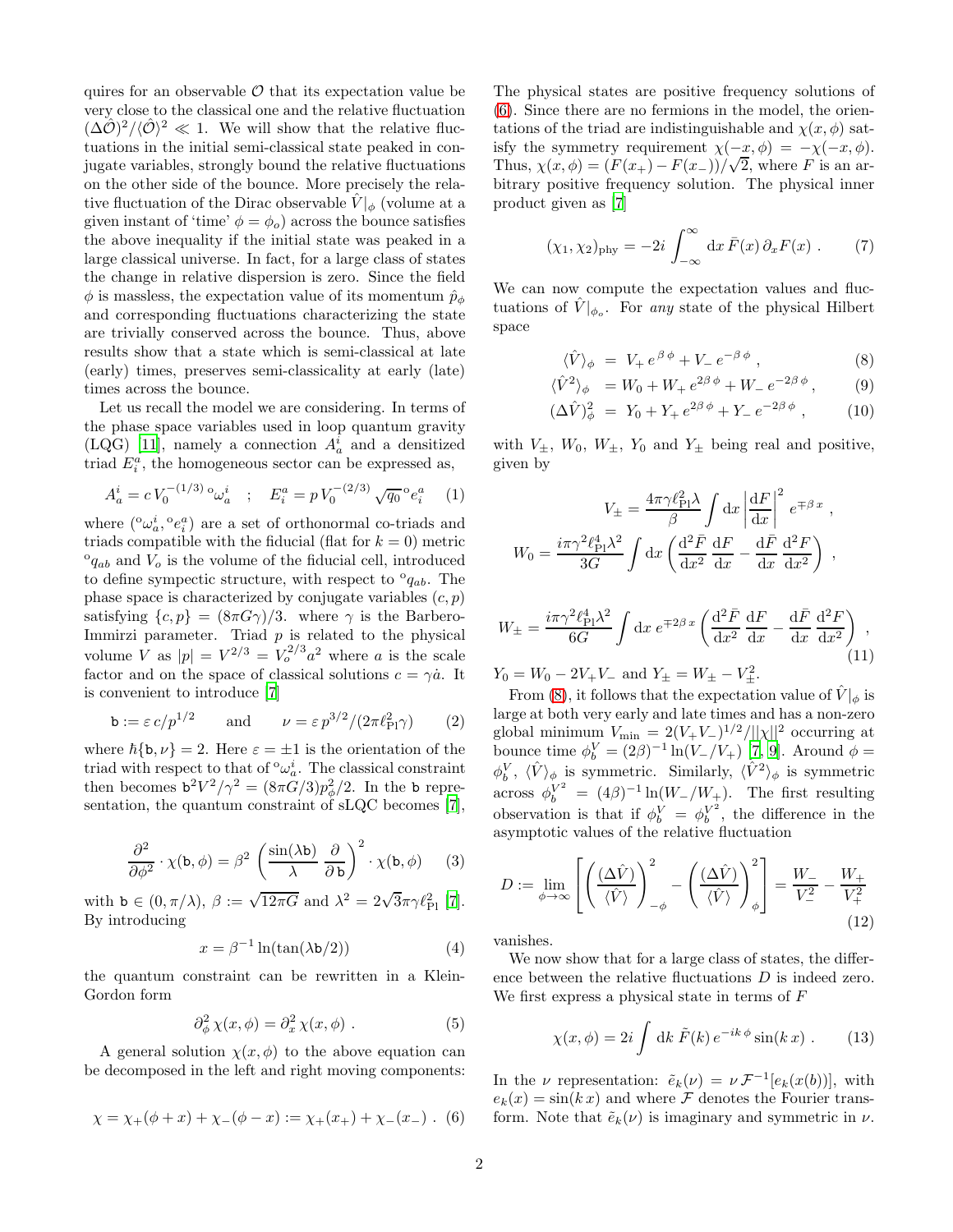Hence, if  $\tilde{F}(k)$  is real, then  $\Psi(\nu, \phi) = \overline{\Psi(\nu, -\phi)}$ . We can now evaluate the fluctuations:

$$
(\Delta \hat{V})^2(\phi) = \langle \Psi | (\hat{V} - \bar{V})^2 | \Psi \rangle_{\text{phy}}
$$
  
= 
$$
\sum_m |V_m - \bar{V}|^2 \overline{\Psi(\nu_m, \phi)} \Psi(\nu_m, \phi)
$$
 (14)

which show that if  $\tilde{F}(k)$  is real, then  $(\Delta \hat{V})^2_{\phi} = (\Delta \hat{V})^2_{-\phi}$ . In fact, it turns out that the relative fluctuations are also symmetric (given that, by the same argument,  $\langle V \rangle (\phi) =$  $\langle \hat{V} \rangle (-\phi)$ . Further, it is straightforward to see that this argument also extends to the initial state (in  $k$ )  $\tilde{F}(k) e^{i\tilde{k}x_0}$ , which in 'x representation' is 'peaked' around  $x = x_0$  (or is displaced). In this case, the fluctuations are symmetric with respect to the time  $(\phi - x_0)$ . Note that, this class of symmetric states, includes any real linear combination  $\sum_{n} \alpha_n f_n(k)$  of functions of the form  $f_n(k) = k^n e^{-(k-k_0)^2/\beta^2 + ikx_0}$ . As examples, squeezed states with arbitrary squeezing, and states having a Poisson distribution belong to this class. All such states preserve the relative fluctuation across the bounce. (A result that holds for dynamical coherent states [\[9](#page-4-8), [10](#page-4-9)]).

It is however possible that a realistic model universe is described by a state which does not belong to the above class and for which D would not vanish. We now consider such states describing at late times a low curvature, large classical universe. For concreteness we wish to look at the evolution of fluctuations as we look backwards through the bounce from the expanding branch. A state describing the present (and future) late time epoch shall be sharply peaked on the classical trajectories and thus the relative dispersion in  $\hat{V}|_{\phi}$  shall satisfy:

$$
\lim_{\phi \to \infty} (\Delta \hat{V}_{\phi} / \langle \hat{V} \rangle_{\phi})^2 = W_+ / V_+^2 - 1 =: C - 1 =: \delta \ll 1.
$$
\n(15)

that has to be compared with the asymptotic value of the relative dispersion 'before the big bang':

$$
\lim_{\phi \to -\infty} (\Delta \hat{V}_{\phi} / \langle \hat{V} \rangle_{\phi})^2 = W_{-} / V_{-}^2 - 1 =: B - 1. \tag{16}
$$

The quantity of interest is  $D = B - C$ , introduced in [\(12\)](#page-2-2). To evaluate it, let us consider the ratio of B and  $C, E := B/C = (W - V_+^2)/(W_+ V_-^2)$ . Let us assume that the relative fluctuations are larger on the other side of the bounce (the pre-big branch in the considered case). Then  $E$  is greater than unity and we parameterize it as  $E := (1 + \Delta)$ . We now show that if the dispersion of canonically conjugate variable to  $\hat{V}$  and the relative dispersion of  $\tilde{V}$  in the present epoch is small  $(\delta \ll 1)$ , then both of the quantities  $\Delta$  and  $D$  are small. This in turn will imply a full control on the fluctuations of the universe 'before the big bang'.

Let us start by considering, as initial data, wave functions in  $x$  that have most of its support in the interval  $(x_0 - \epsilon, x_0 + \epsilon)$ , around the point  $x_0$ . Intuitively,

the quantity  $\epsilon$  is proportional to spread or the absolute dispersion  $\Delta x$  and using [\(4\)](#page-2-3) to the relative dispersion  $\Delta \tan(\lambda b/2)/\tan(\lambda b/2)$ . At low curvature scales,  $b \ll 2/\lambda$ , and thus  $\epsilon$  becomes proportional to  $\Delta b/b$ , i.e. the relative dispersion in the conjugate variable to  $V$ . If the state has to describe a universe at low curvature scales,  $\epsilon$  is required to be small.

In order to put bounds on  $\tilde{\Delta}$  we note that there exists some freedom in the choice of initial state. This freedom is in the choice of time  $\phi$  at which the quantities are computed. After all, the wave-functions propagate along characteristics  $x = \pm \phi$  preserving its shape (a feature responsible for invariance of  $\langle \hat{p}_{\phi} \rangle$  and  $(\Delta \hat{p}_{\phi})^2$ ). We use this freedom, and without loss of generality, go to the time  $\phi = \phi_b^{V^2}$  $\hat{V}^2$ , that is, the time at which  $\langle \hat{V}^2 \rangle_{\phi}$  bounces, where the  $V$ 's and  $W$ 's are computed. With this choice  $W_+ = W_-.$ 

With this choice, the problem is simplified and we only have to consider the ratio  $1 + \tilde{\Delta} = V_+^2/V_-^2$ . Using [\(11\)](#page-2-4) for the constants  $V_{\pm}$ , we can then put bounds when the state is supported in the interval  $(x_0 - \epsilon, x_0 + \epsilon)$ :

 $V_{+} < N e^{-\beta (x_0 - \epsilon)}$  ;  $V_{-} > N e^{\beta (x_0 - \epsilon)}$ with  $N = \frac{16\gamma \ell_{\rm Pl}^2 \lambda^2}{\beta}$  $\frac{\ell_{\rm Pl}^2 \lambda^2}{\beta} \int \mathrm{d}x \left| \frac{\mathrm{d}F}{\mathrm{d}x} \right|$  $\overline{a}$ . We thus obtain,

$$
1 + \tilde{\Delta} = \frac{V_{+}^{2}}{V_{-}^{2}} < e^{-4\beta (x_{0} - \epsilon)} . \qquad (17)
$$

Unless  $x_0$  is bounded, this inequality provides little insights. For  $W_+ = W_-\$ , consistency of equations demands that  $0 \in (x_0 - \epsilon, x_0 + \epsilon)$ . From [\(11\)](#page-2-4) it is easy to see that if this were not the case, we would have the same function weighted with functions that are larger than one for, say,  $W_+$  and smaller than one for  $W_-\$ . The integrals would thus be different, contradicting  $W_+ = W_-.$ Hence,  $0 \in (x_0 - \epsilon, x_0 + \epsilon)$ . Thus, it follows that  $\epsilon > |x_0|$ , from which we have,  $1 + \tilde{\Delta} = \frac{V_+^2}{V_-^2} < e^{8\beta \epsilon}$  and therefore,  $\tilde{\Delta} < e^{8\beta \epsilon} - 1$ . Finally, we obtain

<span id="page-3-0"></span>
$$
D = B - C = (1 + \tilde{\Delta}) C - C = \tilde{\Delta} C
$$
  
= 
$$
(1 + \delta) \tilde{\Delta} < (1 + \delta) (e^{8\beta \epsilon} - 1)
$$
 (18)

which is arbitrary small when both  $\delta$  and  $\epsilon$  are small. Since,  $\delta$  and  $\epsilon$  are measures of relative dispersions in volume  $V$  and curvature  $\mathbf b$  respectively, a state describing a large low curvature universe indeed have  $\delta$  and  $\epsilon$  very small. Thus, a state which is sharply in  $V|_{\phi}$  and its conjugate variable (or in  $p_{\phi}$  for solutions to the constraint) on one side of the bounce is also sharply peaked on the other side.

We are now in position to answer the primary question of this Letter. Does this model universe retain its semiclassicality across the bounce? What we have shown is that for a state that is semiclassical at late times and for which the fluctuations in the volume are not symmetric across the bounce, there is nevertheless a strong